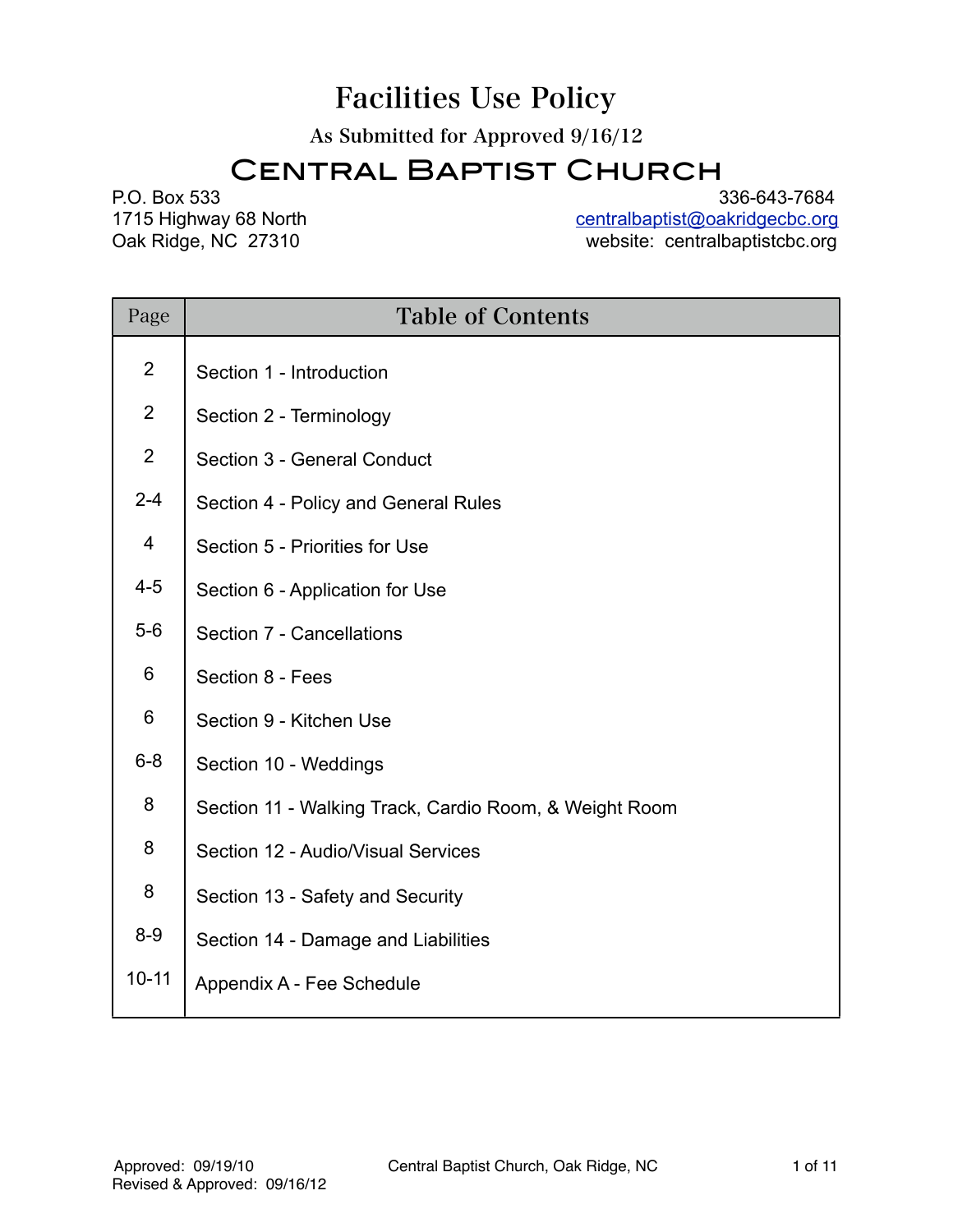# **Section 1 - INTRODUCTION**

This policy statement provides guidelines, regulations, and instructions for use of the buildings, grounds, and related equipment of Central Baptist Church ("CBC" or "church") and reflects the church's mission statement:

Under God's direction, the mission of Central Baptist is to glorify God by reaching our community and the world with the Good News of Jesus Christ, to equip and encourage each individual according to biblical principles through prayer, worship, fellowship, and celebration, and to support all people through expressions of Christ-like love.

The church building and grounds are dedicated to the Lord for the purpose of worship and ministry to the people of the community. It is the policy of the church to make the facilities available to members and their families, as well as to community groups whose interests do not conflict with the mission and scope of the ministry of Central Baptist church. This policy is not intended to restrict nor discourage the use of our facilities, but rather to inform activity participants as to what is expected.

# **Section 2 - TERMINOLOGY**

In this document the terms "church activity" and "non-church activity" are described as follows:

- 2.1 *Church activity*  events that are in keeping with the general purposes of Christian ministries (i.e., worship, education, fellowship, and outreach) and that are conducted by *active church members,* defined in the Bylaws of Central Baptist Church, Oak Ridge, NC, Article I, Section C, item 1 as members who attend regularly and give consistently. These events include, but are not limited to, funerals, small group bible studies, class fellowship events, and approved events which are open to all members or to a certain category of members, e.g., Wild Game Dinner for men and boys.
- 2.2 *Non-Church activity* events organized by individuals who are not church members and by groups that are not affiliated with or sponsored by CBC, as well as private events held by church members (e.g., weddings, family reunions, graduation parties, and birthday celebrations where participation is "by invitation only" and not open to all members.

# **Section 3 - GENERAL CONDUCT**

- 3.1 Central Baptist Church maintains a smoke, alcohol, and drug-free campus. All persons, groups, and organizations are expected to behave in a Christ-like manner at all times while on church property.
- 3.2 No roughhousing of any kind is allowed or considered acceptable in the church buildings.
- 3.3 Skateboarding and rollerblading are not allowed on church property, inside or outside the buildings.

# **Section 4 - GENERAL RULES**

Approved by the church, this document serves as a guide in decision making and as a statement of purpose for CBC's congregation and staff. We expect that thoughtful policy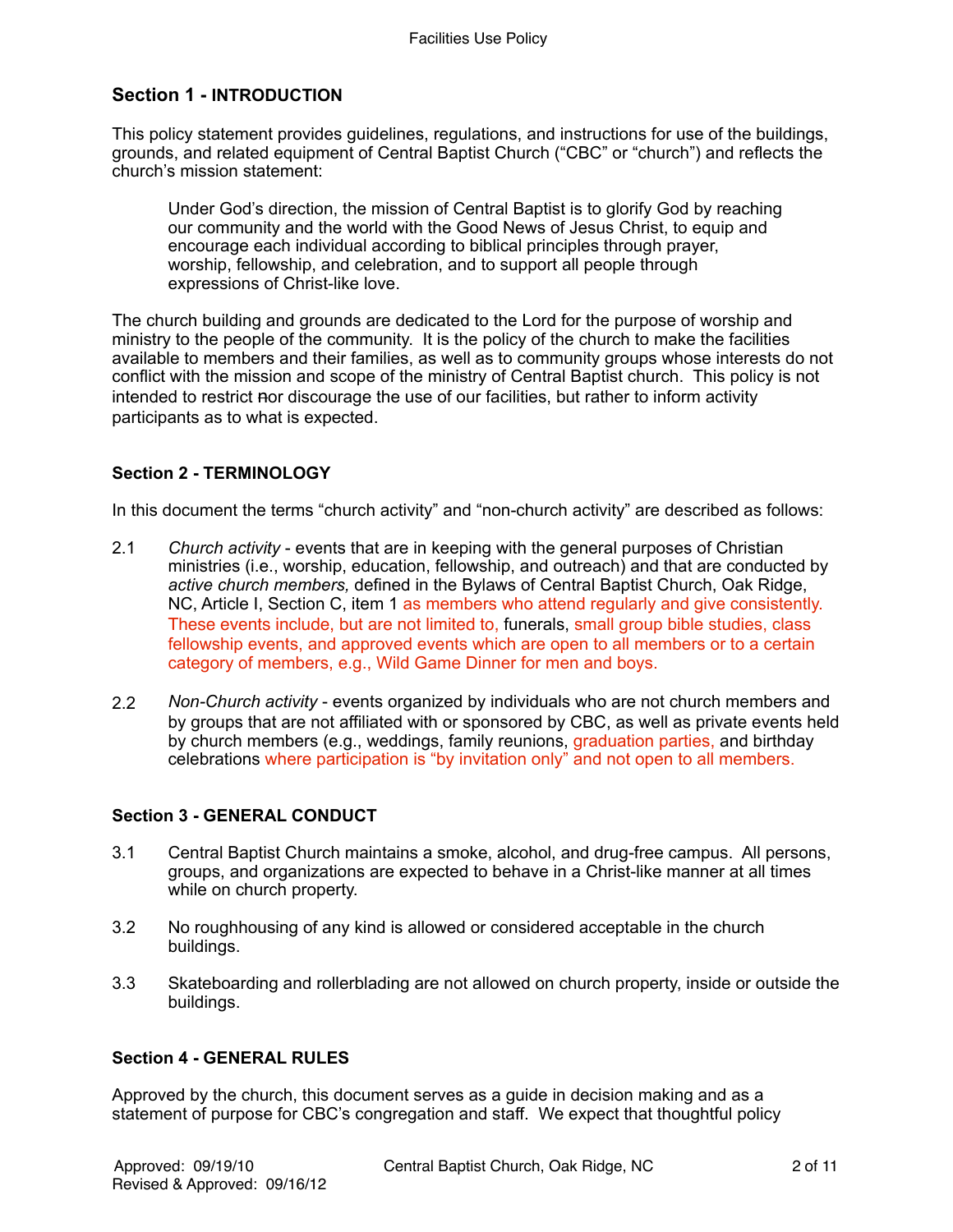implementation will ensure proper care of the church buildings, grounds, and equipment and will facilitate the safety of the people using them.

The Buildings & Grounds Team is responsible for monitoring compliance with the *Facilities Use Policy* The rules and guidelines set forth herein apply to all events and to all facility users, i.e., ministry and non-ministry events and ministry teams, members, and non-members. The general rules of this policy are as follows:

- 4.1 All activities utilizing church property are to be posted on the official church calendar. No event is deemed "official" until a *Facilities Use Application & Agreement* has been submitted, the event has been approved, applicable deposits paid, and the event is posted to the church calendar.
- 4.2 An authorized church representative must be present to represent the church's interests whenever the buildings or grounds are being used.
- 4.2 All persons using CBC's facilities, equipment, and/or furnishings, whether during a regular church activity or a special event, are expected to leave the facilities clean and in good order.
- 4.3 Approved ministry activities and events are not subject to the Fee Schedule, however, all other facilities use policies should be observed, as are applicable to the particular activity or event.
- 4.4 Use of church property is limited to the area assigned to your group.
- 4.5 Use of the Worship Center for non-church activities or activities other than the regularly scheduled services and ministries of CBC must be approved.All such requests should be submitted in writing to the Building Use Coordinator. The exceptions to this policy are funerals for members or their immediate family members.
- 4.6 As a general rule, non-church activities will not be permitted on Sundays. Non-church activities should be concluded and the building vacated by 6:00 p.m. on Saturdays. Week night activities must be completed and the building vacated by 9:00 p.m., except as approved by the Buildings & Grounds Team and/or pastoral staff.
- 4.7 Each group shall have a sufficient number of responsible adults in attendance at all times during their activity or event pursuant to the ratios and policies currently in use at the time. These adults will be responsible for ensuring compliance with all CBC policies.
- 4.8 Use of candles, sterno, or open flame of any type is not permitted in the multi-purpose room.
- 4.9 Do not put anything on the walls, doors, or floors that cannot be removed, e.g., paint, without the approval of the Buildings & Grounds Team.
- 4.10 Do not place anything on walls or doors (e.g., scotch or masking tape, push pins, other adhesives or securing devices) that, when removed, will leave marks or blemishes cause damage of any kind.
- 4.11 No dye-colored food or drink items (Kool-Aid, etc.) on carpeted areas.
- 4.12 Grills may not be used on any concrete or asphalts areas (i.e., front portico, area between buildings, sidewalks, entrance area to Family Life Center, parking lot).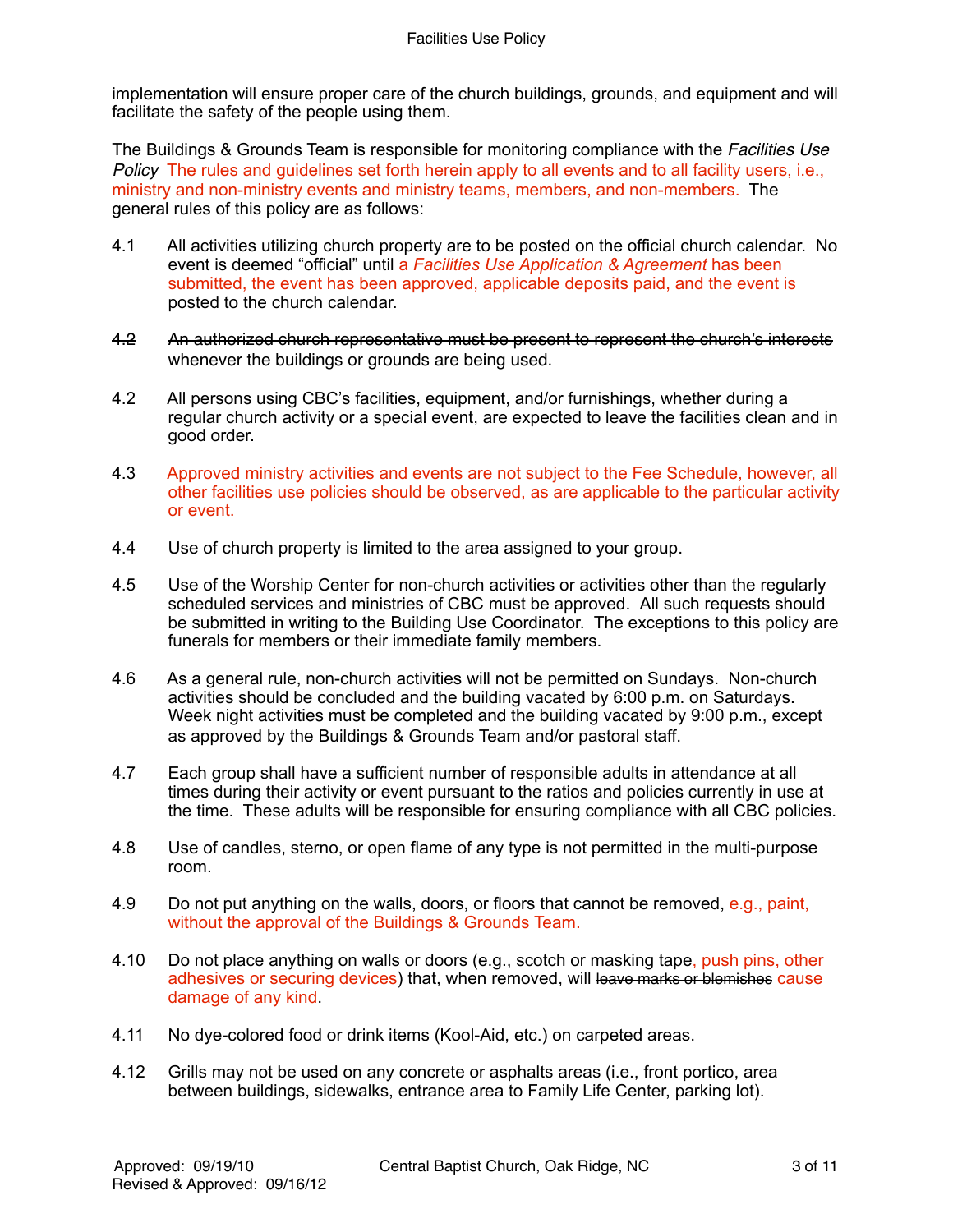- 4.13 All food and/or soiled diapers and/or trash cans containing same should be removed to the outside dumpster immediately following all activities.
- 4.14 At the conclusion of an activity or event, any furniture or equipment that has been moved should be returned where originally found or placed in storage, depending on the next activity or event.
- 4.15 Formerly 4.7 & 4.8 Tools, equipment, and furnishings that are the property of CBC must not be moved off the premises or borrowed for personal use without the express permission of the Buildings & Grounds Team and/or a pastoral staff member.

#### **Section 5 - PRIORITIES FOR USE**

We give highest priority for use of our facilities to core church activities. This ensures that we meet our congregation's needs. Facilities use requests may be altered or denied by the church to accommodate the ministry priorities of the church.

#### **Section 6 - APPLICATION FOR USE**

- 6.1 Use the Facilities Use Application & Agreement" to request permission to use CBC's buildings, grounds, and equipment. Forms are available in the church office, on the website, or may be requested from the Building Use Coordinator through the reservations email address: [reservations@oakridgecbc.org.](mailto:reservations@oakridgecbc.org) Team/Committee meeting reservations may requested by email.
- 6.2 Applications must should be submitted to the church office or to the Building Use Coordinator in writing at least thirty (30) days prior to the requested date for an activity event whenever possible. The earlier an activity is registered event date is requested, the greater our ability to accommodate the request.
- 6.3 Formerly 4.12 Except as specifically noted, All inquiries, "Facilities Use Application & Agreement" forms, deposits, and facility use fees are to be submitted to the church office or to the Building Use Coordinator. Required deposits must accompany the application & agreement form when submitted or as soon as an estimate of costs is provided. Facility use fees must be submitted no less than five (5) business days prior to the event.
- 6.4 Formerly 6.2 All ministry teams and/or individuals are asked to submit their activities, bible study materials, etc. to the appropriate pastoral staff member for approval. The ministry team leader or individual should then contact the Building Use Coordinator by email or submit a "Facilities Use Application & Agreement" to the church office or Building Use Coordinator church office in order to avoid scheduling and facilities use conflicts. Approval will be determined by the staff administrator. Reservation requests (facilities use applications) submitted for ministry activities without pastoral approval will be delayed in processing until such approval is received.
- 6.5 Formerly 4.14 All groups scheduling events must provide the church with 24/7 contact information in the event of emergencies.
- 6.6 Formerly 4.9 Every group approved to use CBC's buildings and property must have a designated adult representative named as the "responsible person." That individual is responsible for complying with these policies and identified policy compliance, is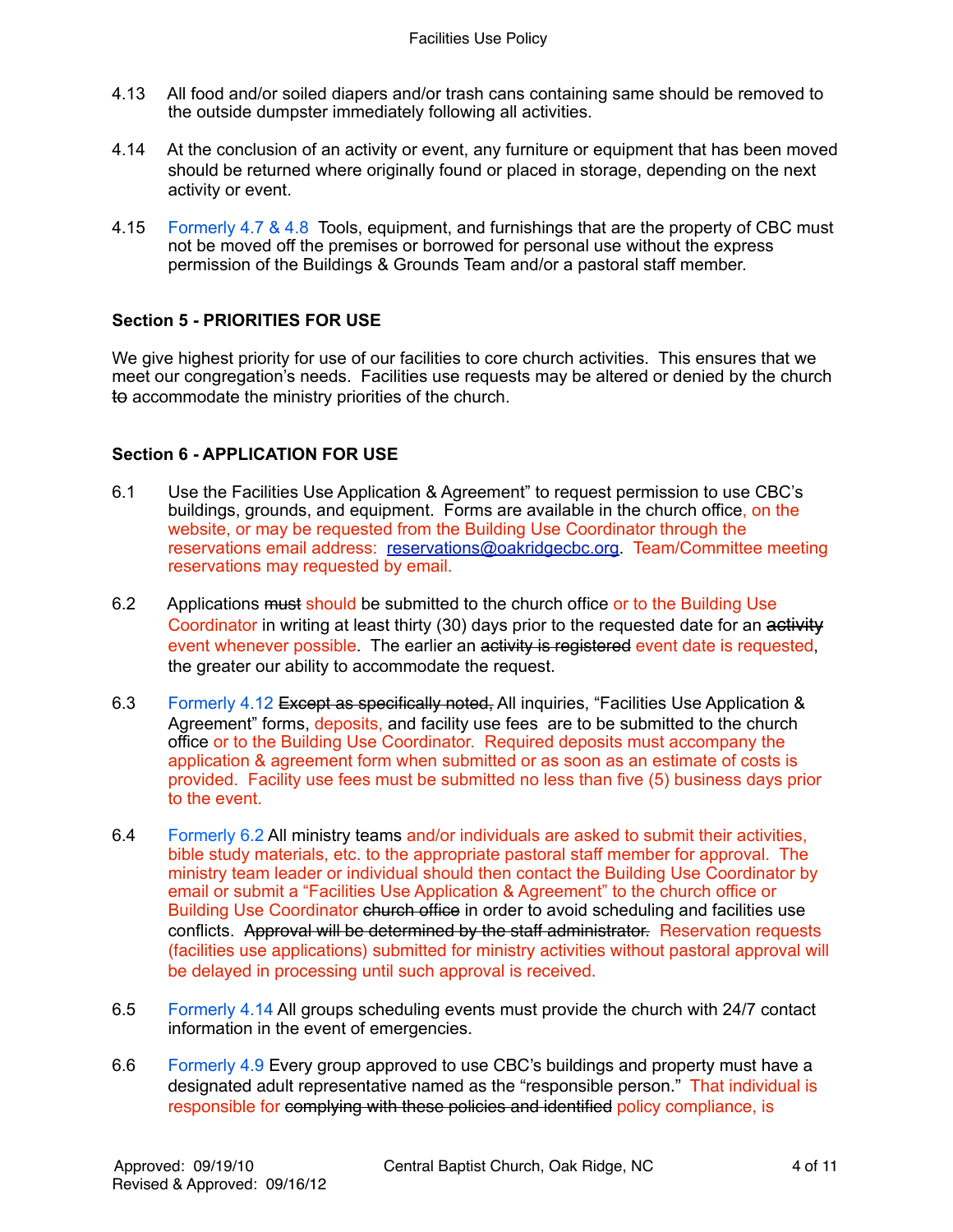required to be on site during the event, and will be the designated as the contact person for the event.

- 6.7 Formerly 4.13 Non-church groups that use CBC's facilities on an ongoing basis are required to make annual application and to pay all required fees monthly in advance.
- 6.8 Formerly 4.3 Non-church groups must submit to the church, prior to the event, a certificate of comprehensive general liability insurance with bodily injury and property damage liability limits of not less than \$1 million that covers the requested event and names Central Baptist Church of Oak Ridge, Inc. as an additional insured.
- 6.9 Formerly 6.4 The Building Use Coordinator, in cooperation with the Buildings & Grounds Team and pastoral church office staff and, will:
	- 6.9.1 Maintain a master calendar of all CBC activities.
	- 6.9.2 Process requests for the use of facilities.
	- 6.9.3 Forward requests to the appropriate authority for approval, when applicable.
	- 6.9.4 Notify all parties concerned of the event and facilitate arrangements for required and/or requested services, i.e., Audio/Visual, custodial, and Kitchen Consultant, and/or Wedding Coordinator services.
	- 6.9.5 Notify applicants of decisions, concerns, and cancellations.
	- 6.9.6 Determine use fees and deposits based on the approved Fee Schedule.
	- 6.9.7 Provide applicant with estimate for other services when possible, e.g., audio/ visual services, based on the approved Fee Schedule.
	- 6.9.8 Request the refund of deposits, upon satisfactory completion of follow-up postevent inspections.
- 6.10 The Building Use Coordinator, or a designated church representative, will coordinate with the "responsible person" regarding their group's activity or event, walk them through the building facilities as needed, review their event needs, discuss CBC's requirements and rules listed contained herein, and arrange for building access if application is approved.

#### **Section 7 - CANCELLATIONS**

CBC reserves the right to pre-empt any group's scheduled activity for good and sufficient reasons. We will make every effort to provide as much advance notice as possible.

- 7.1 If a group or individual must cancel a scheduled activity, they must notify the Building Use Coordinator, at [reservations@oakridgecbc.org](mailto:reservations@oakridgecbc.org), or the church office, at [centralbaptist@oakridgecbc.org,](mailto:centralbaptist@oakridgecbc.org) in writing as far in advance as possible.
- 7.2 Cancellations received less than five (5) business days prior to a scheduled event will result in the full forfeiture of the deposit.
- 7.3 Severe weather conditions sometimes require cancellation of activities at CBC to ensure everyone's safety.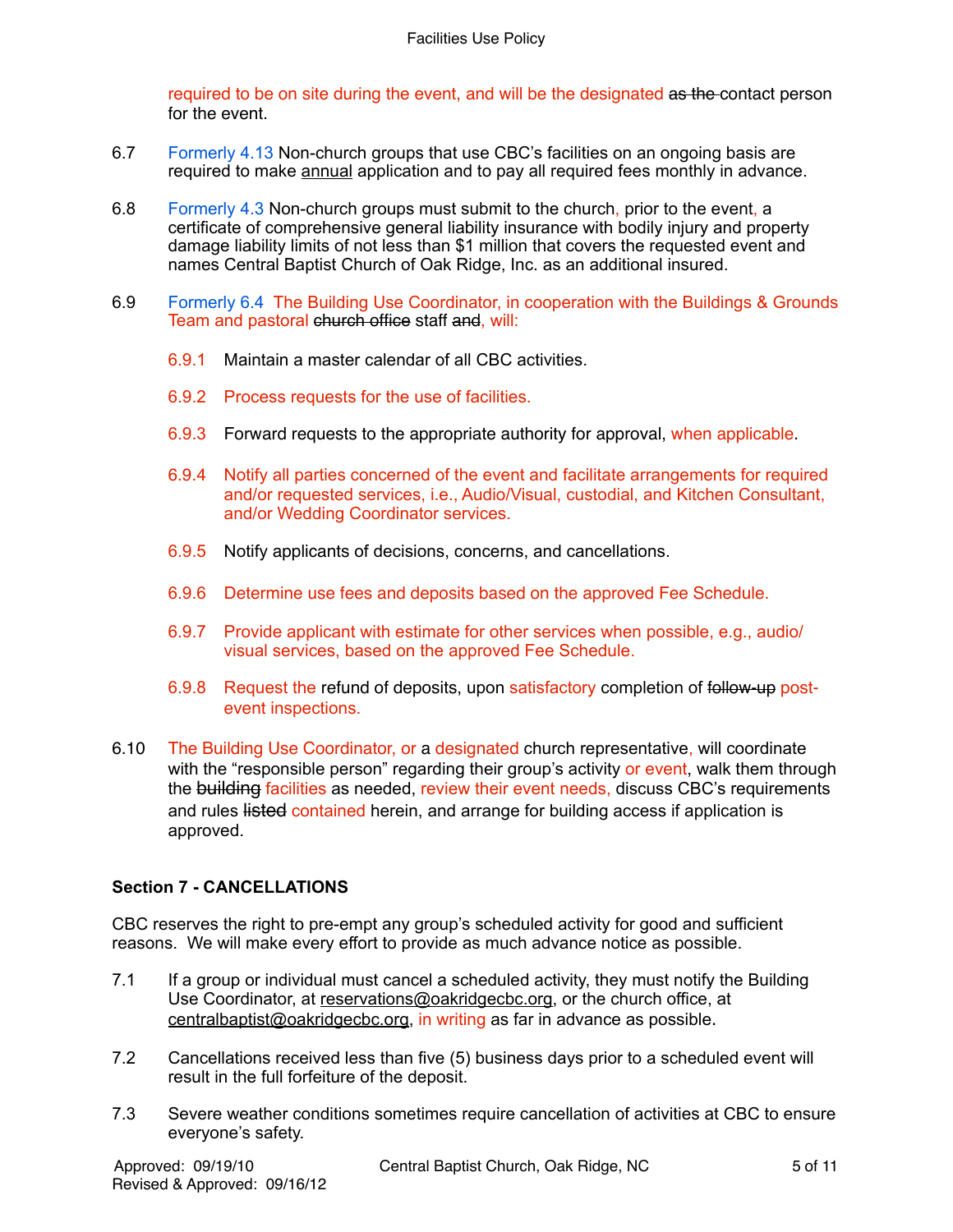- 7.3.1 Generally, if the Guilford County Public Schools are closed for inclement weather, then CBC will be closed for all activities.
- 7.3.2 If school is not in session and our area is experiencing extremely bad weather (e.g., snow or ice storms), it may be necessary to cancel activities.
- 7.3.3 CBC notifies the public of inclement weather cancellations on WFMY2.

#### **Section 8 - Fees**

- 8.1 The intended purpose of all facility use fees is to help defray some of CBC's related expenses.
- 8.2 The fee schedule will be reviewed annually by the Building & Grounds Team and any revisions recommended will be submitted to the church for approval.
- 8.3 All use fees and refundable deposits must be paid to the Church in advance of the scheduled event.
- 8.4 Deposits are refunded when all requirements of the "Facilities Checklist" and/or "Kitchen Checklist" have been satisfactorily met and post-event inspection by an authorized church representative and/or a Kitchen Consultant is completed. The refund of all deposits are is at the discretion of the inspector. Approved refunds will be mailed in a timely manner.
- 8.5 Fees and terms of engagement for the following services are to be determined directly with and paid directly to the Committee/Team Chairman and/or individual(s) providing the service: Kitchen Consultant, Wedding Coordinator, Audio-Visual Team, Custodial Services, and Musician Services.
- 8.6 Fee Schedule see Appendix A to this policy.

# **Section 9 - KITCHEN USE**

The chairman of the Fellowship Committee will be informed of any requests made for the use of the kitchen and will oversee its use. Kitchen facilities and supplies may be utilized by any officially recognized church group (e.g., Sunday School classes, Youth, etc.). The complete *Kitchen Use Policy* is available from the Fellowship Committee. A "check-list" is posted in the kitchen and should be followed by every group and/or individual using the kitchen. Use of the kitchen may be requested in writing through the Building Use Coordinator and is subject to the "Fee Schedule" contained herein as Appendix A.

# **Section 10 - WEDDINGS**

10.1 The Senior Pastor must notified and premarital counseling begun no less than six (6) months prior to all weddings.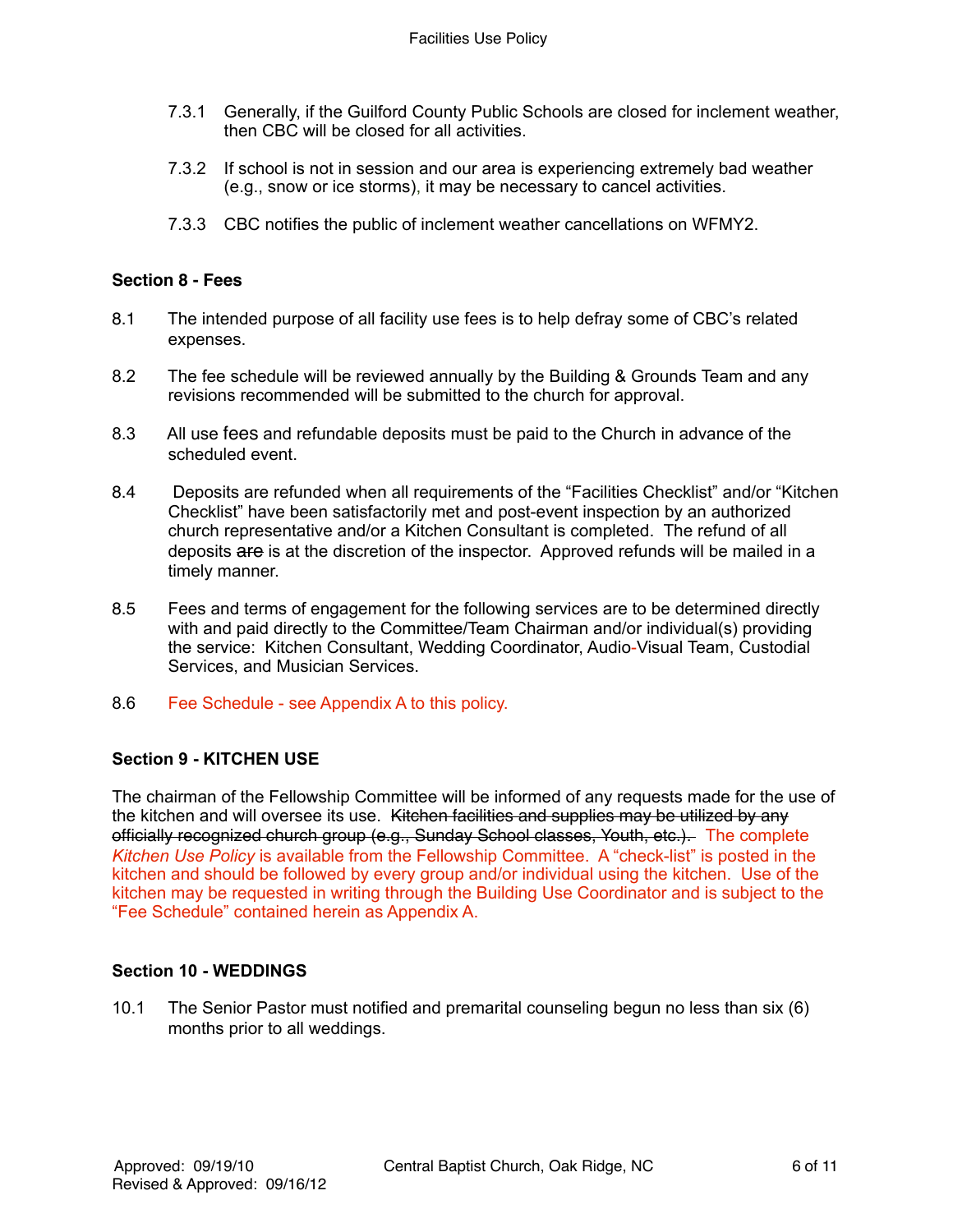# 10.2 **Scheduling**

- 10.2.1 The Facilities Use Application & Agreement form may be obtained from the church office, on the website, or from the Building Use Coordinator and submitted in writing well in advance of the wedding to avoid scheduling conflicts.
- 10.2.2 The church will not schedule other activities during the period reserved for the wedding; however, weddings cannot be scheduled if the requested time conflicts with a previously scheduled service or event.

#### 10.3 **Personnel**

- 10.3.1 The Pastor of the church is available to conduct and/or assist in weddings in the church.
- 10.3.2 If an outside minister is to conduct the wedding, the Senior Pastor of Central Baptist Church must be consulted**.**
- 10.3.3 The church wedding coordinator must be consulted with regard to all matters pertaining to the wedding (see "Fees").
- 10.3.4 Use of church audio/video equipment must be stipulated on the "Facilities Use Application & Agreement" and requires the services of an authorized member of the Audio-Visual Team (see "Fees" and "Audio-Visual Services").
- 10.3.5 Services of church musicians are also available (see "Fees").

#### 10.4 **Facilities**

- 10.4.1 Any changes to the Worship Center furnishings must be approved in advance by the wedding coordinator staff administrator.
- 10.4.2 Music used in the wedding should be appropriate to a worship experience and the sacredness of marriage. A listing of all music to be used in the service must be submitted to the wedding coordinator.
- 10.4.3 Decoration and set-up of the facilities may be done only on the day preceding the wedding, unless other arrangements are made.
- 10.4.4 The church offers use of its tables, chairs, dishes, and flatware. These must be cleaned, dried, and returned to their appropriate places.
- 10.4.5 No church paper products are available for use. All "Kitchen Use" policies apply.

#### 10.5 **Decorations**

- 10.5.1 No decorations may be placed on walls.
- 10.5.2 Plants may be used only if placed in waterproof, leak-proof containers.
- 10.5.3 No tape, Velcro, glue, etc. may be used to secure decorations to pews, chairs, or other fixtures. Non-marking tie-wraps may be used.
- 10.5.4 No candles, sterno, or open flames of any type are permitted in the multi-purpose room.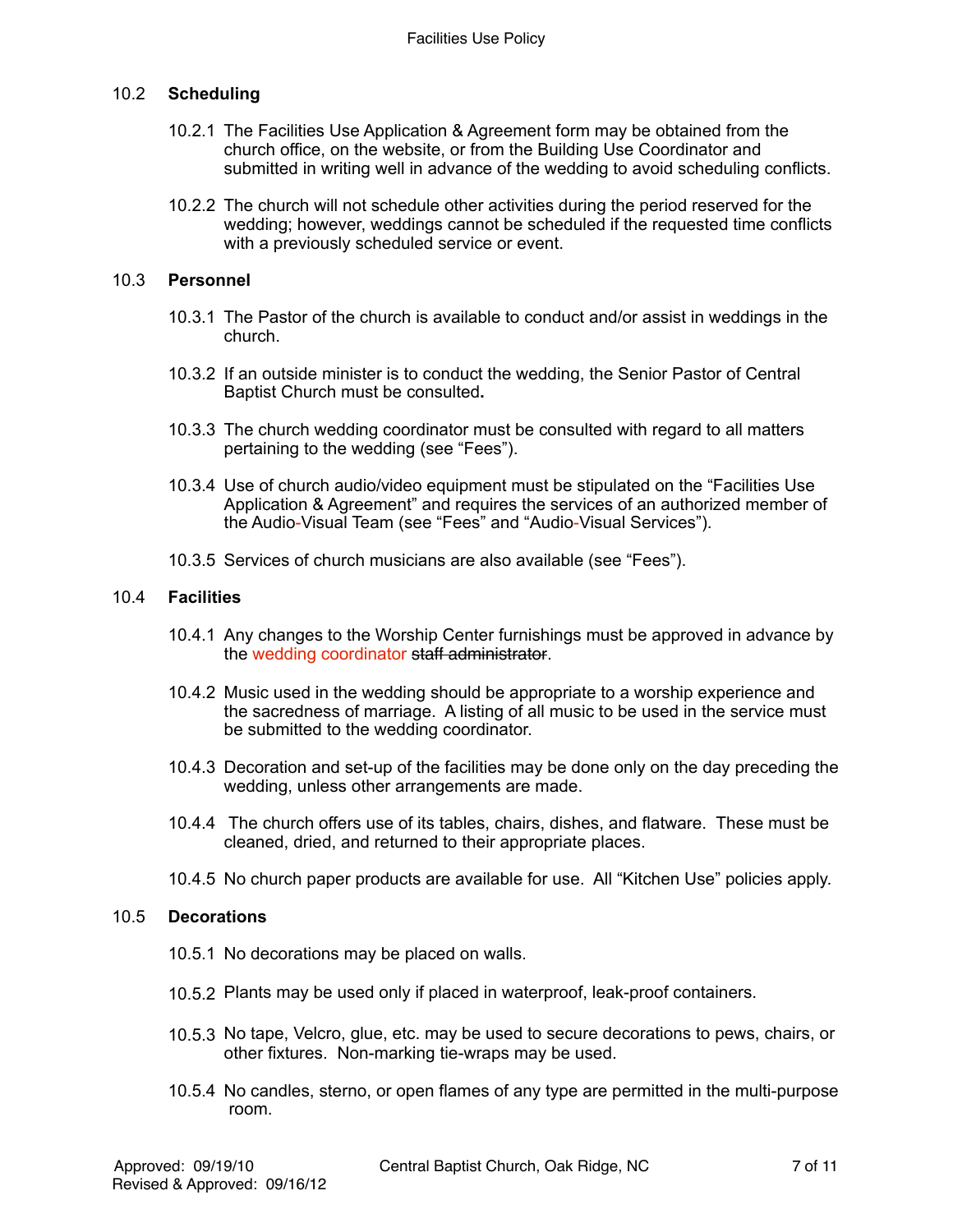- 10.5.5 Only dripless candles may be used in all candelabras, stands, etc. in the Worship Center.
- 10.5.6 All surrounding areas must be protected by plastic or "wax-resistant" coverings.
- 10.5.7 Rice is not permitted for the "couple send-off." Birdseed is permitted.

# **Section 11 - WALKING TRACK, CARDIO ROOM, & WEIGHT ROOM**

The walking track, cardio room, and weight room are available for use during regular office hours. Use of these amenities is "at your own risk". Users must sign in at the church office, check out a key, and agree to adhere to all rules and regulations established for the safe use of these amenities.

- 11.1 Walking Track Children under twelve (12) eighteen (18) must be accompanied by an adult. Walkers should walk in a counter-clock-wise direction and joggers should jog in a clock-wise direction. At all times, please be respectful of others using the track and the multi-purpose room below.
- 11.2 Cardio and Weight Rooms The cardio and weight rooms will remain locked at all times. Time spent in each room is limited, as set forth in the "Rules and Regulations" for these amenities, and the key must be turned in before the end of regular office hours.

#### **Section 12 - AUDIO/VISUAL SERVICES**

- 12.1 Use of the church's projectors, screens, lighting, and sound system must be arranged through the church's Audio/Visual Team (A/V Team).
- 12.2 Trained church A/V Team members must be used to operate the equipment (see "Fees").
- 12.3 The use of this equipment should be requested on the *Facilities Use Application & Agreement*."

# **Section 13 - SAFETY AND SECURITY**

Keeping people safe and buildings secure is the responsibility of all groups, and they must follow the *Security Policy.* The complete policy is available from the Security team, and is provided upon approval of a use request.

#### **Section 14 - DAMAGE AND LIABILITIES**

- 14.1 All users will assume full responsibility for any damage which may result from use of buildings, grounds, equipment, and any other property of Central Baptist Church.
- 14.2 Abuse of CBC's property or violations of the general rules of conduct shall be grounds for denial of further use.
- 14.3 Repair and/or replacement of all damaged facilities will be required.
- 14.4 Users must agree to assume responsibility for any legal liability for injury or damage to the persons or property of the user group and its attendees in connection with use of the